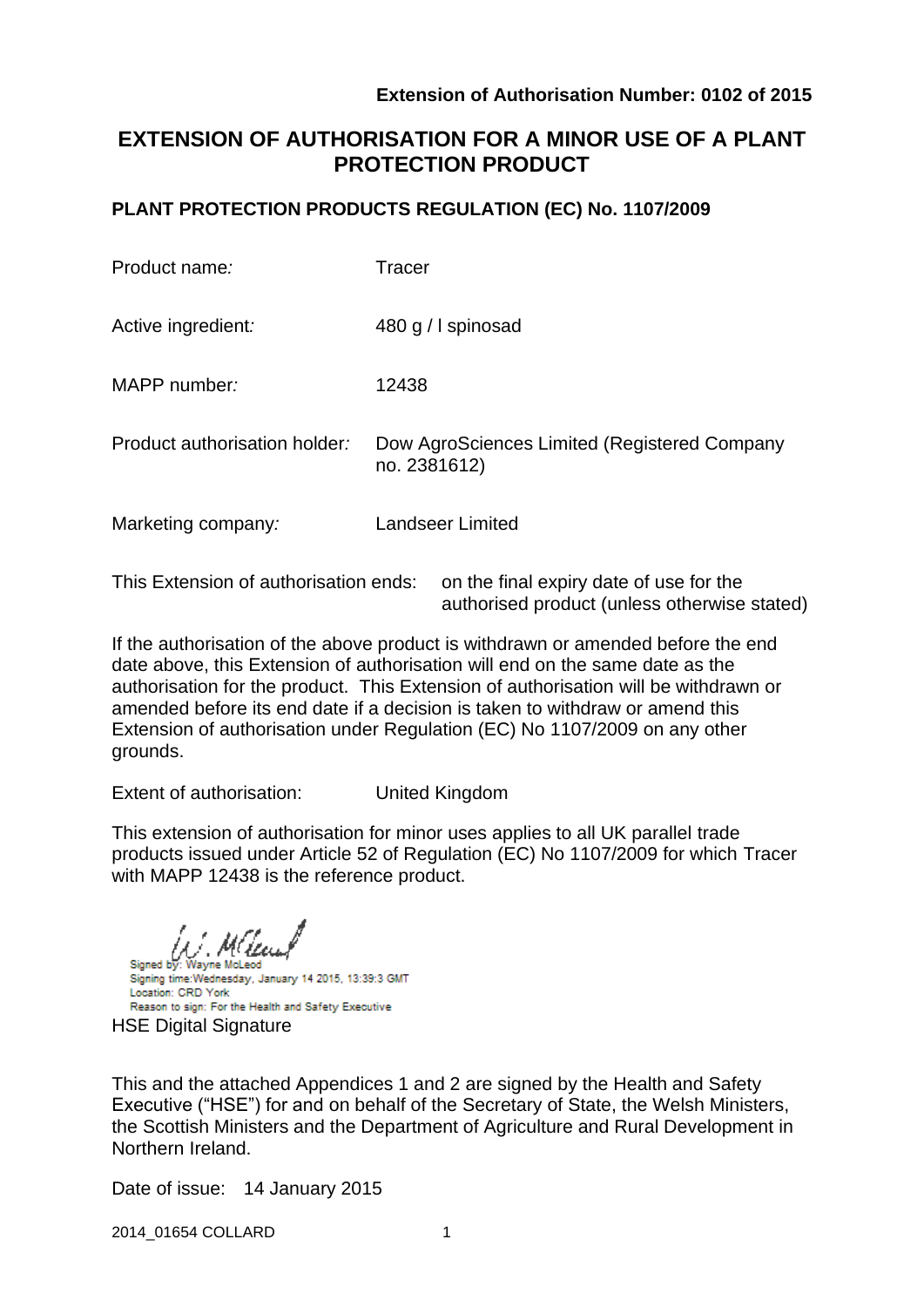# **EXPLANATORY NOTES**

- 1. This is Extension of authorisation number 0102 of 2015.
- 2. This Extension of authorisation will be published on the website of the Chemicals Regulation Directorate of the HSE.
- 3. Application reference number: COP 2014/01654
- 4. Persons using the product to which this Extension of authorisation applies should acquaint themselves with and observe all requirements contained in the Regulation (EC) No 1107/2009, including the duty on the holder of any Extension of authorisation to notify information on potentially dangerous effects, a contravention of which is a criminal offence under those Regulations.
- 5. Neither the efficacy nor the phytotoxicity of the product for which this Extension of authorisation has been granted has been assessed and, as such, the user bears the risk in respect of failures concerning its efficacy and phytotoxicity.

# **ADVISORY INFORMATION**

IMPORTANT: When applying this product under the terms of this Extension of Authorisation, comply with any resistance guidance or restrictions stated on the product label.

Total reliance on one pesticide will hasten the development of resistance. Pesticides of different chemical types or alternative control measures should be included in the planned programme. Alternating with different modes of action is a recognised antiresistance strategy. Spinosad has a different mode of action from other insecticides and is most effective when applied in planned programmes with other insecticides with different modes of action.

Avoid use of the same active substance or mode of action on consecutive generations of insects. However, multiple applications to reduce a single generation are acceptable. If uncertain of the generation cycle, no more than three consecutive applications (2 for any protected crops) should be used nor should there be continuous use for more than 30 days. Do not use 'Tracer' or any product containing spinosad on consecutive generations for insects which show a high risk of resistance such as thrips species.

Restrict the total number of applications to no more than 6 applications of any spinosad containing product per glasshouse/protected structure in a 12 month period regardless of the application method or the crop being treated (including ornamentals).

#### OUTDOOR CROPS

Applications should be targeted against early insect developmental stages whenever possible.

If possible, include multiple tactics (eg cultural or biological controls) when using Integrated Pest Management Programmes.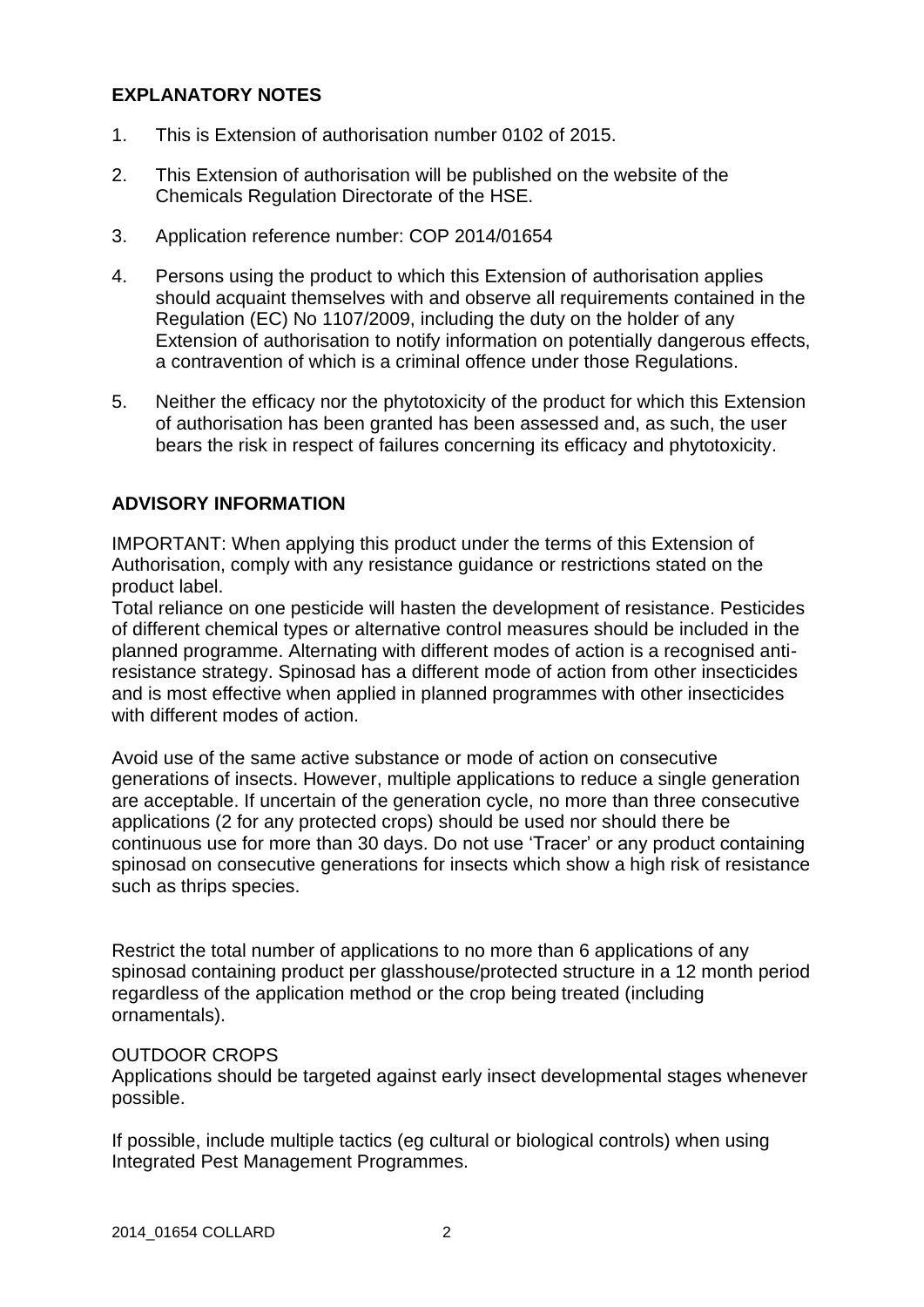Use 'Tracer' in programmes with other effective insecticides of a different mode of action to reduce the possibilities of resistance occurring.

#### PROTECTED CROPS

Other pests such as Western flower thrips may be incidentally exposed when applying 'Tracer'. Western flower thrips have shown resistance to certain chemical groups and resistance management steps should be taken as it is considered a high resistance risk pest in protected crops/plants.

Before undertaking a spray programme with 'Tracer', establish whether incoming plant material has previously been treated with 'Tracer' or another spinosad containing product.

DO NOT EXCEED 6 APPLICATIONS OF ANY PRODUCT CONTAINING SPINOSAD PER GLASS/PROTECTED STRUCTURE IN A 12 MONTH PERIOD

Apply in programmes with other insecticides with a different mode of action and use no further sprays of 'Tracer' (or any spinosad containing products) once the maximum number of sprays have been applied.

If the final insecticide application to a crop was spinosad, choose a different insecticide active ingredient to begin spraying on the next crop.

Applications should be targeted against early insect developmental stages whenever possible.

This Extension of Authorisation relates to the use of 'Tracer' (M12438) on outdoor kohl rabi, kale, collard and oriental cabbages (including Pak Choi, tat soi, etc as per the published crop definitions) as a foliar spray, the product should be applied via horizontal boom sprayer including those with air assistance in a minimum water volume of 200 litres of water per hectare and with a minimum interval of 10 days between applications.

It is for the control of cabbage root fly, caterpillars of diamond black moth (*Plutella xylostella*) , Cabbage white butterfly (*Pieris spp*) (large white butterfly (*Pieris brassicae*) and small white butterfly (*Pieris rapae*) ) and Cabbage moth (*Mamestra brassicae*)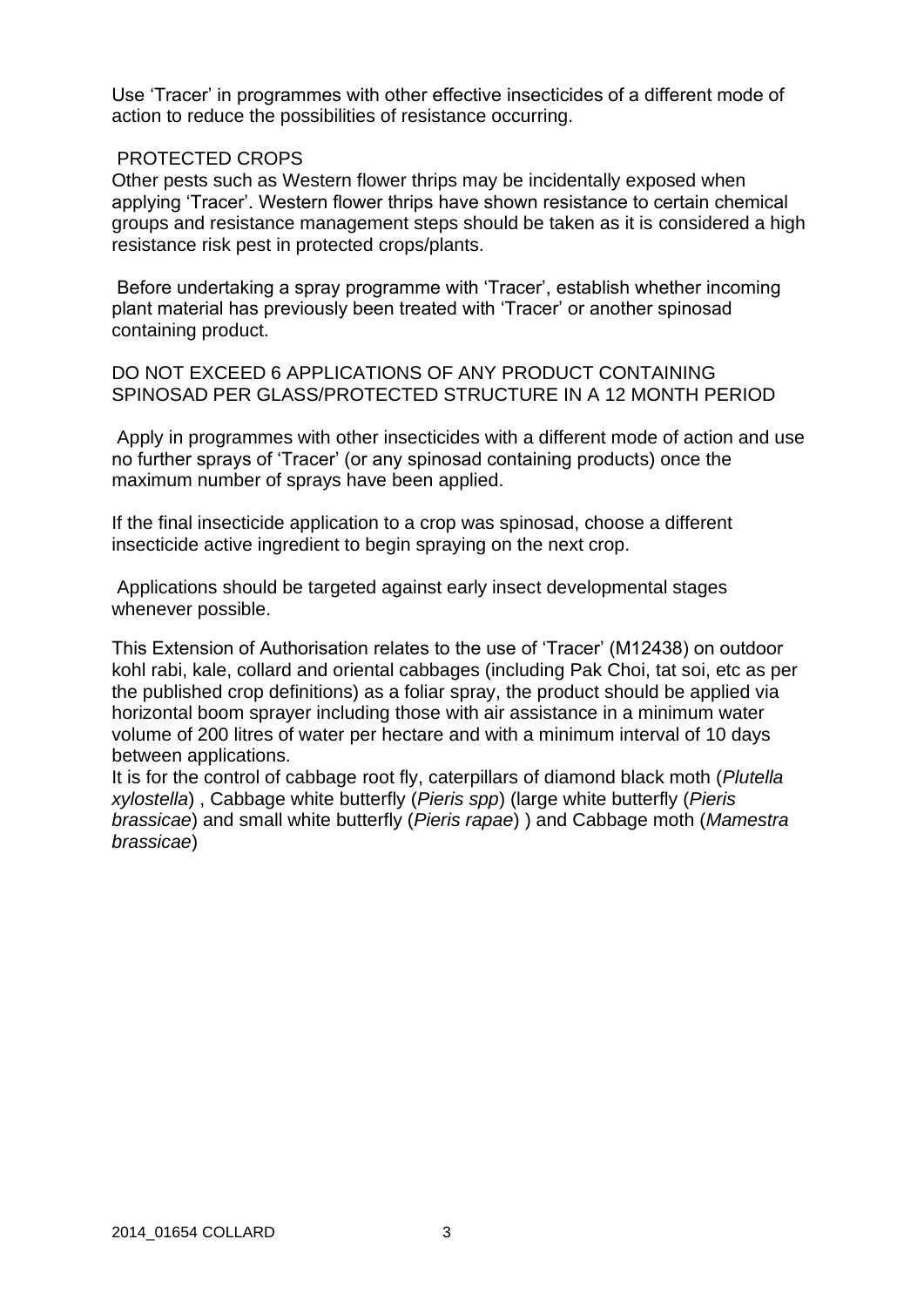# **APPENDIX 1: CONDITIONS OF EXTENSION OF AUTHORISATION**

The conditions below are obligatory. They must be complied with when the Extension of authorisation occurs. Failure to comply with the following conditions will result in the withdrawal or amendment of the Extension of authorisation under Regulation (EC) No 1107/2009 and may result in other enforcement action, including prosecution. For the purposes of this Extension of authorisation only, the conditions and/or requirements shown below supersede any corresponding conditions and/or requirements set out on the label or otherwise provided for under the product authorisation **which would otherwise apply**.

### **Use:**

| Field of use:                                                       | <b>ONLY AS AN INSECTICIDE</b><br>Professional                          |                        |                                                   |                                                      |  |
|---------------------------------------------------------------------|------------------------------------------------------------------------|------------------------|---------------------------------------------------|------------------------------------------------------|--|
| User:                                                               |                                                                        |                        |                                                   |                                                      |  |
| Crops/situations:                                                   | Maximum<br>individual dose:                                            | Maximum total<br>dose: | Maximum<br>number of<br>treatments: (per<br>crop) | Latest time of<br>application:                       |  |
| Outdoor crops of<br>collard, kale,<br>kohlrabi, oriental<br>cabbage | 0.2 litres<br>product / ha                                             |                        | 3                                                 | 3 days before<br>harvest                             |  |
| Collard, kale,<br>kohlrabi, oriental<br>cabbage                     | 12 ml product /<br>1000 plants<br>Applied as a<br>drench to<br>modules | $\sim$                 | 1                                                 | <b>Before</b><br>transplanting<br>out into the field |  |

Operator Protection:

(1) Engineering control of operator exposure must be used where reasonably practicable in addition to the following personal protective equipment:

> Operators must wear suitable protective gloves when handling the concentrate or applying by hand-held equipment.

(2) However, engineering controls may replace personal protective equipment if a COSHH assessment shows that they provide an equal or higher standard of protection.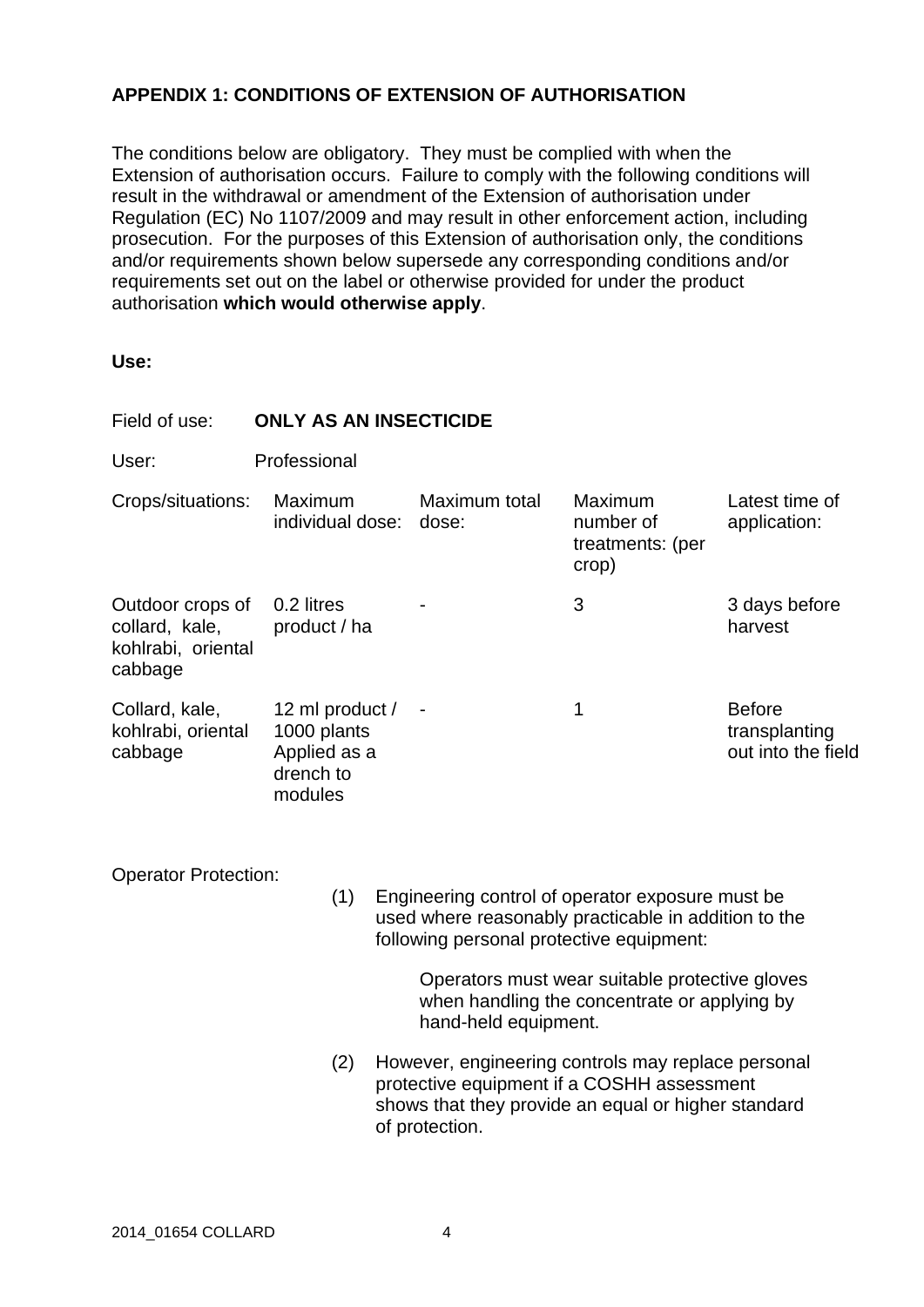Environmental protection:

(1) Since there is a risk to aquatic life from use, users not applying the statutory buffer zone must either themselves carry out or ensure that someone else has carried out a Local Environment Risk Assessment for Pesticides (LERAP) on their behalf before each spraying operation from a horizontal boom sprayer. Users must not allow direct spray from such sprayers to fall within 5m of the top of the bank of any static or flowing waterbody or within 1m of a ditch which is dry at the time of application (these distances to be measured as set out in the booklet 'Local Environment Risk Assessment for Pesticides - Horizontal Boom Sprayers' and any amendments that are made to it) unless:

(a) The LERAP indicates that a narrower buffer zone will be sufficient; and

(b) Any measures indicated by the LERAP as justifying the narrower buffer zone are complied with in full and in accordance with any conditions applicable to them.

Spray must be aimed away from water.

Spray from hand-held sprayers must not be allowed to fall within 1 m of the top of the bank of a static or flowing waterbody. Spray must be aimed away from water.

- (2) The results of the LERAP must be recorded in written form and must be available for a period of three years for inspection to any person entitled to exercise enforcement powers under or in connection with the Plant Protection Products Regulations 2011 or the Plant Protection Products (Sustainable Use) Regulations 2012. (An electronic record will satisfy the requirement for a written record, providing it is similarly available for inspection and can be copied).
- (3) Detailed guidance on LERAPs and how to conduct a LERAP are contained in the booklet 'Local Environment Risk Assessment for Pesticides - Horizontal Boom Sprayers', available from HSE Chemicals Regulation Directorate's website. All LERAPs must be carried out in accordance with this Guidance and any amendments that are made to it.

Other specific restrictions:

(1) This product must only be applied in accordance with the terms of this extension of authorisation, the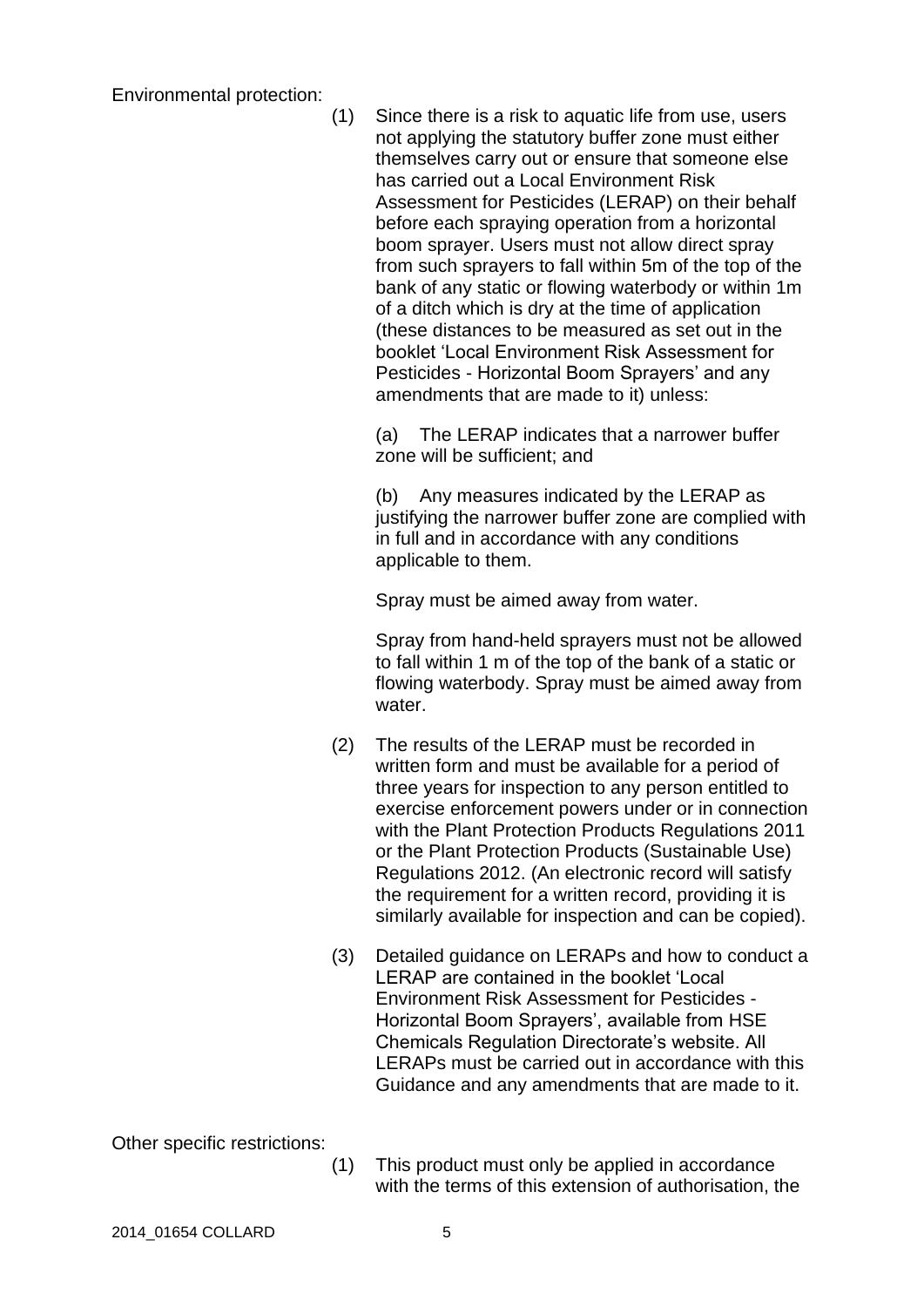product label and/or leaflet and any additional guidance on extensions of authorisation.

- (2) This product qualifies for inclusion within the Local Environment Risk Assessment for Pesticides (LERAP) scheme. Before each spraying operation from a horizontal boom sprayer, either a LERAP must be carried out in accordance with the 'Local Environment Risk Assessment for Pesticides Horizontal Boom Sprayers' booklet available from the HSE Chemicals Regulation Directorate's website or the statutory buffer zone must be maintained. The results of the LERAP must be recorded and kept available for three years.
- (3) When application is made before planting then only one further application of a spinosad containing product can be made to the crop.
- (4) Module drench treatments must not be made by hand-held equipment.
- (5) In protected situations the total number of applications of any spinosad containing product must not exceed 6 per glasshouse/protected structure in a 12 month period, regardless of the crop being treated (including ornamentals).